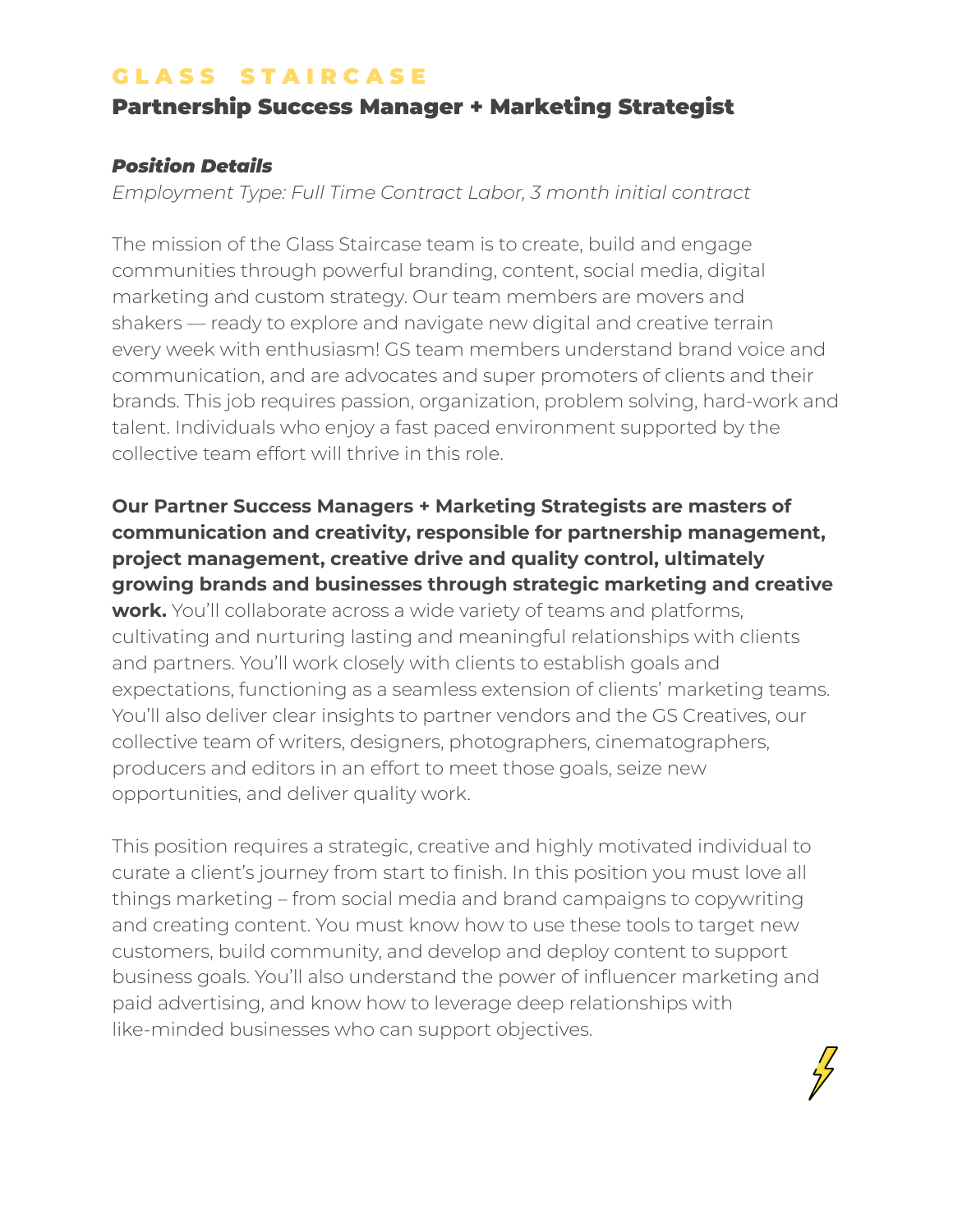The ideal candidate is passionate about all things digital and creative, has a deep understanding of both established and emerging digital marketing channels and is able to flex between thinking big and diving deep.

## Responsibilities

- Manage day-to-day communication with assigned clients, build long-term relationships, and proactively identify new opportunities
- Problem-solving: you'll create 360 marketing solutions and strategies and guide marketing and brand campaigns and initiatives
- Effectively communicate client needs, requests, goals and concerns to GS Creatives and partner vendors with specific direction, making sure work happens on time and within budget
- Develop and implement a strategic cross-channel strategy that ladders up to broader business goals
- Lead and integrate the marketing technology stack for social media marketing needs and campaigns, including influencer marketing
- Strategize and refine marketing campaigns, contributing innovative ideas in an effort to exceed clients' goals and expectations
- Set appropriate and effective benchmarks and KPIs, making sure clients understand exactly what we're doing and why
- Lead meetings, brainstorms and workshops with clients and GS Creatives to review results, communicate plans, answer questions, and make recommendations for next steps
- Interact with our clients, their account managers, and department leads in meetings, brainstorms, and workshops
- Utilize brand, product knowledge and research to develop marketing strategies
- Actively engage in the brand's online communities, build deeper relationships with customers, inspire testimonials, and drive advocacy
- Learn new industries and adapt to different online communities
- Keep the leadership team updated regarding account progress, risks, and goals which will ensure everyone stays in alignment
- Track, report and create account KPIs based on client goals
- Collaborate with the Captain of Business Operations + Development to identify and nurture new opportunities for Glass Staircase, including researching and analyzing service expansion opportunities